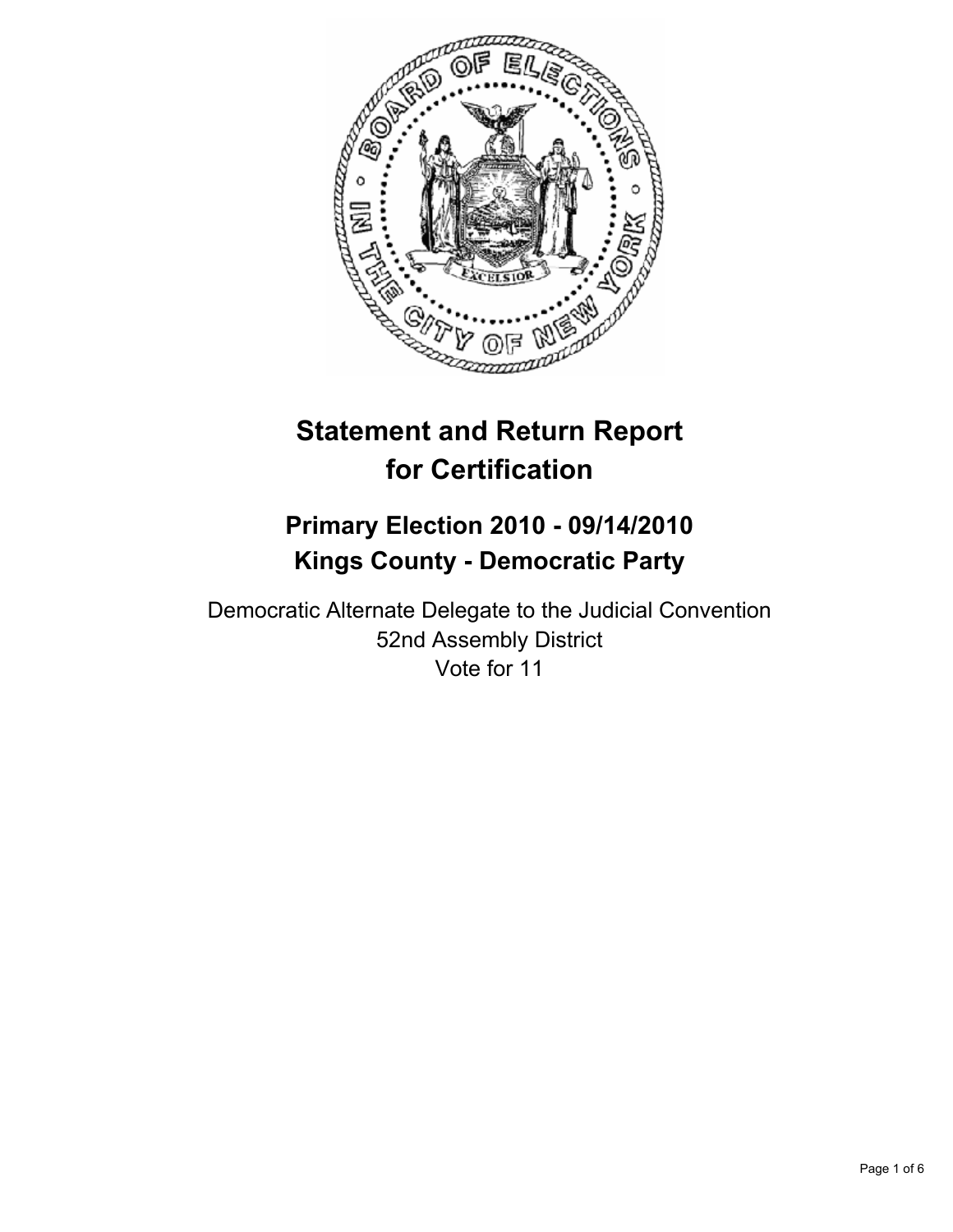

#### **Assembly District 52**

| PUBLIC COUNTER                   | 11,017       |
|----------------------------------|--------------|
| <b>EMERGENCY</b>                 | 45           |
| ABSENTEE/MILITARY                | 252          |
| <b>AFFIDAVIT</b>                 | 133          |
| <b>JOCELYN WILLS</b>             | 3,553        |
| MICHAEL A CAIRL                  | 2,281        |
| <b>MARISA L RINGSTON</b>         | 3,262        |
| <b>BOB ZUCKERMAN</b>             | 3,040        |
| <b>MONA H BREGMAN</b>            | 3,164        |
| <b>GARY G REILLY</b>             | 2,466        |
| WINNIFRIED A CADOGAN-JOHNSON     | 2,861        |
| <b>JOSEPH F MUTO</b>             | 2,112        |
| ALICE JANE WONG                  | 3,704        |
| <b>HAL M FRIEDMAN</b>            | 2,417        |
| <b>MARJORIE GERSTEN</b>          | 3,338        |
| <b>JENNIFER A BACLINI</b>        | 2,060        |
| <b>SCOTT T SHORT</b>             | 1,293        |
| ALEXANDRA S HEINEGG              | 1,658        |
| <b>EMILY M KARPEL</b>            | 2,038        |
| CAROL H HORWITZ                  | 2,094        |
| BERTRAM Q ROSENBLATT             | 1,185        |
| ETIENNE N BERNSTEIN              | 1,744        |
| ALEXANDER HOFFMAN (WRITE-IN)     | 1            |
| ANGELINA JOLIE (WRITE-IN)        | 1            |
| AVI ADIV (WRITE-IN)              | $\mathbf{1}$ |
| BENJAMIN DUKE (WRITE-IN)         | $\mathbf{1}$ |
| BENJAMIN TARVARSE (WRITE-IN)     | 1            |
| <b>BRAD PITT (WRITE-IN)</b>      | 1            |
| <b>BRUCE WAYNE (WRITE-IN)</b>    | $\mathbf{1}$ |
| CHRIS OWENS (WRITE-IN)           | 1            |
| DAVID DAMROSOTT (WRITE-IN)       | 1            |
| DAVID SCHWARTZ (WRITE-IN)        | 1            |
| DEBRAH ROMANO (WRITE-IN)         | 1            |
| DON ROB (WRITE-IN)               | 1            |
| DOROTHY SIEGIEL (WRITE-IN)       | 1            |
| DOUGLAS JENSON (WRITE-IN)        | 1            |
| ED KOCH (WRITE-IN)               | 1            |
| ED KOEL (WRITE-IN)               | 1            |
| ELIZABETH BAGOF (WRITE-IN)       | 1            |
| ERIC RUGGARO (WRITE-IN)          | 1            |
| ERIC W. MCCLURE (WRITE-IN)       | 1            |
| FRAN MCINTYRE (WRITE-IN)         | 1            |
| <b>GEORGE GIATTER (WRITE-IN)</b> | 1            |
| HAZEL DUKES (WRITE-IN)           | 1            |
| HEATHER GUATTER (WRITE-IN)       | 1            |
| HELEN MACEAN (WRITE-IN)          | $\mathbf{1}$ |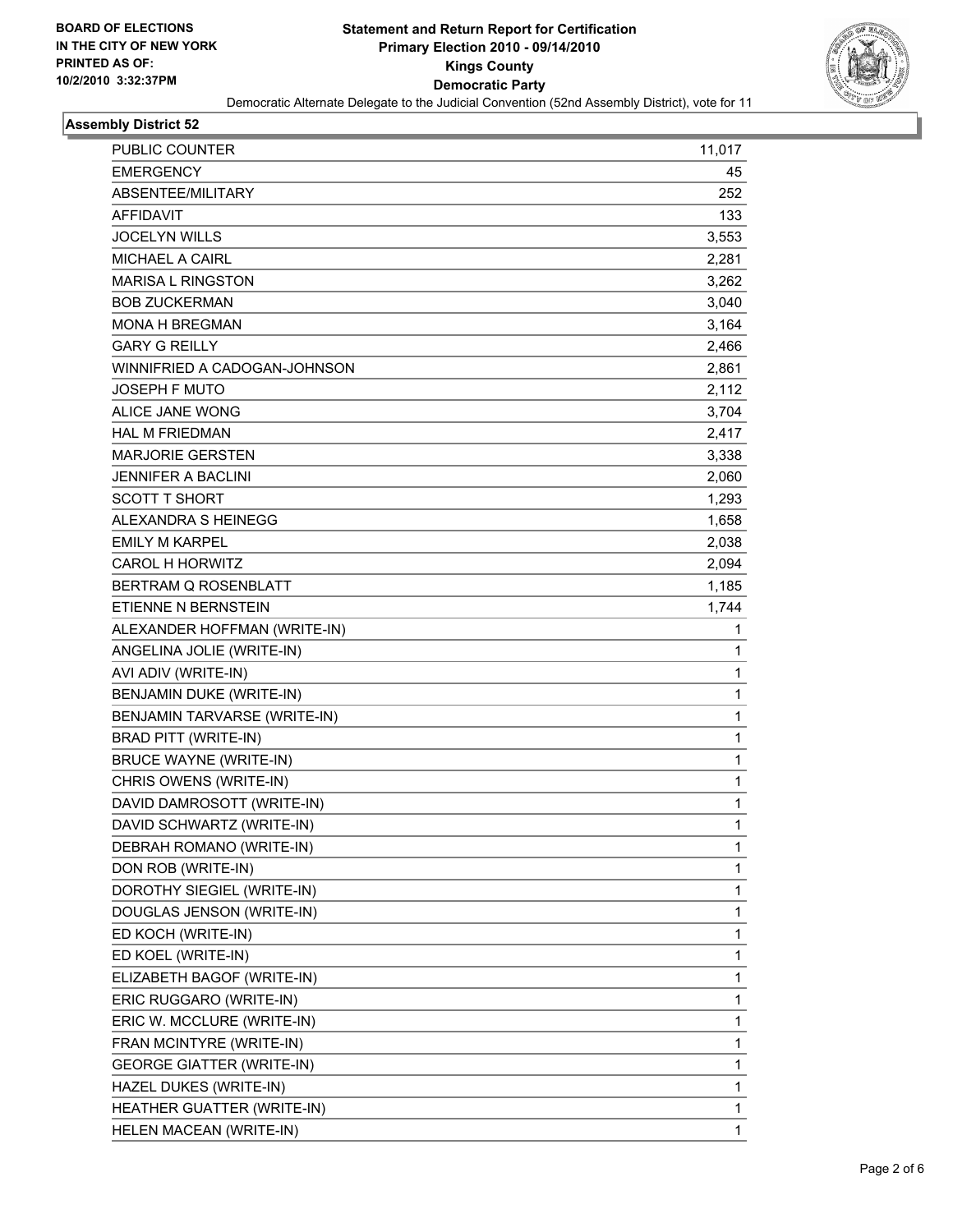

#### **Assembly District 52**

| HOWARD GRAUBARD (WRITE-IN)     | 1      |
|--------------------------------|--------|
| JEREMY A HOFFMAN (WRITE-IN)    | 1      |
| JESSE R. STRAUSS (WRITE-IN)    | 1      |
| JESSE STAVIS (WRITE-IN)        | 1      |
| JIM SNYOR (WRITE-IN)           | 1      |
| JOHN DELURY (WRITE-IN)         | 1      |
| JOHN VANCE (WRITE-IN)          | 1      |
| KEVIN DONOVAN (WRITE-IN)       | 1      |
| LORI CROSSMAN (WRITE-IN)       | 1      |
| LORRAINE MILLER (WRITE-IN)     | 1      |
| MARIANNE ITAK (WRITE-IN)       | 1      |
| MARIE FIGUERDO (WRITE-IN)      | 1      |
| MARK GREENE (WRITE-IN)         | 1      |
| MEREDITH JONES (WRITE-IN)      | 1      |
| MIC LAWRENCE (WRITE-IN)        | 1      |
| MICHAEL VINCENT (WRITE-IN)     | 1      |
| <b>MOSES GATES (WRITE-IN)</b>  | 1      |
| NATHAN GRAY (WRITE-IN)         | 1      |
| NEYSA PRANGER (WRITE-IN)       | 1      |
| NORMAN TUKMON (WRITE-IN)       | 1      |
| NOT VITO LOPEZ (WRITE-IN)      | 1      |
| PETER ITAK (WRITE-IN)          | 2      |
| PIERRA PUMAY (WRITE-IN)        | 1      |
| REBECCA WASSERMAN (WRITE-IN)   | 1      |
| REBECCA WASSOMAN (WRITE-IN)    | 1      |
| RICHARD HERZFEILD (WRITE-IN)   | 1      |
| RIPLEY WESTMORELAND (WRITE-IN) | 1      |
| ROBERT SUTTON (WRITE-IN)       | 1      |
| ROBERTA SHERMAN (WRITE-IN)     | 2      |
| SAD NATILIE (WRITE-IN)         | 1      |
| SCOTT WYNER (WRITE-IN)         | 1      |
| SHANE PEREZ (WRITE-IN)         | 1      |
| SHLOMO RUTH (WRITE-IN)         | 1      |
| STACEY ROBINSON (WRITE-IN)     | 1      |
| STEVEN BASSIN (WRITE-IN)       | 1      |
| TALLY BLUMBERG (WRITE-IN)      | 1      |
| THOMAS SYNNOTT (WRITE-IN)      | 1      |
| <b>Total Votes</b>             | 44,333 |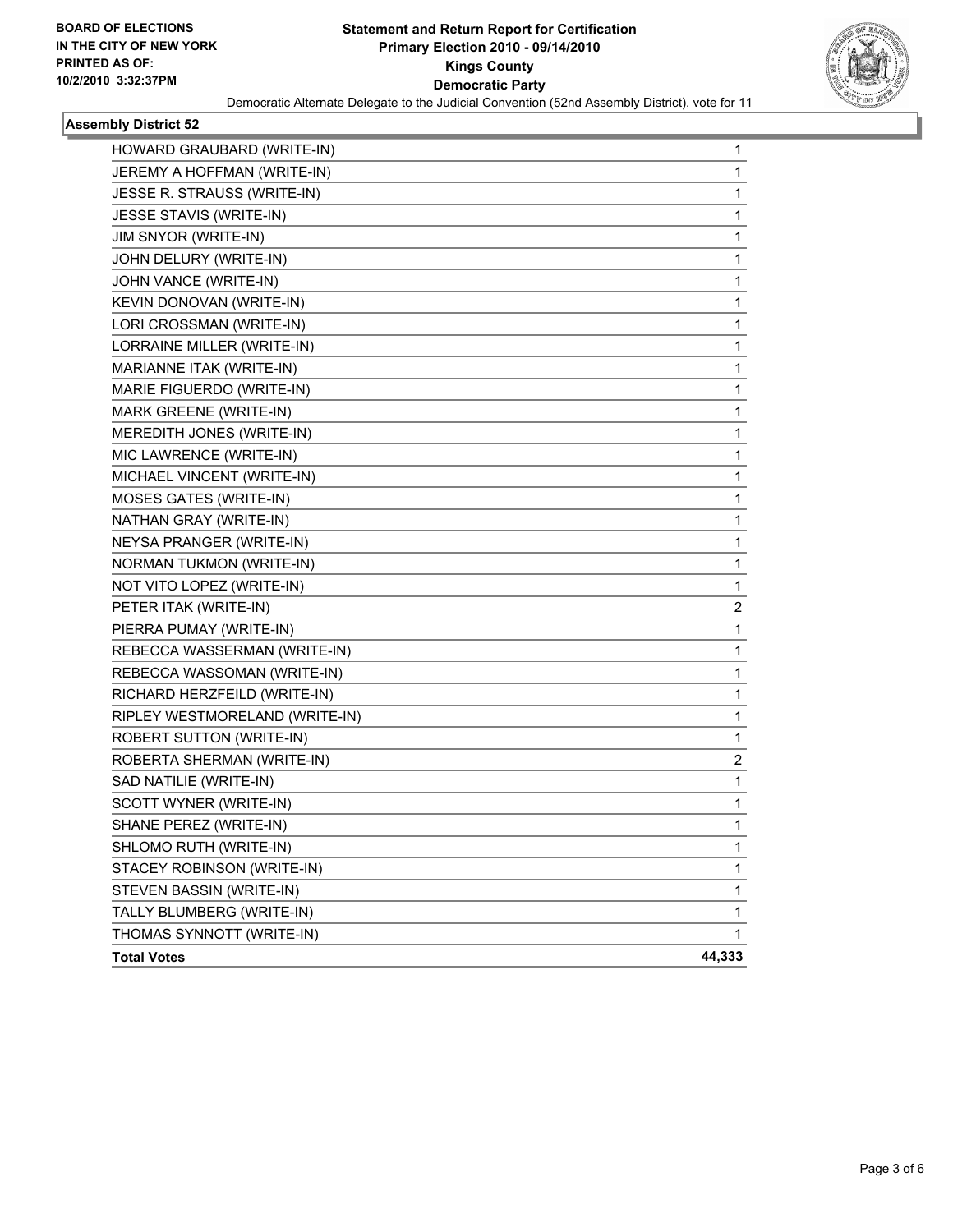#### **Statement and Return Report for Certification Primary Election 2010 - 09/14/2010 Kings County Democratic Party** Democratic Alternate Delegate to the Judicial Convention (52nd Assembly District), vote for 11



#### **Total for Democratic Alternate Delegate to the Judicial Convention (52nd Assembly District) - Kings County**

| <b>PUBLIC COUNTER</b>            | 11,017 |
|----------------------------------|--------|
| <b>EMERGENCY</b>                 | 45     |
| ABSENTEE/MILITARY                | 252    |
| AFFIDAVIT                        | 133    |
| <b>JOCELYN WILLS</b>             | 3,553  |
| <b>MICHAEL A CAIRL</b>           | 2,281  |
| <b>MARISA L RINGSTON</b>         | 3,262  |
| <b>BOB ZUCKERMAN</b>             | 3,040  |
| <b>MONA H BREGMAN</b>            | 3,164  |
| <b>GARY G REILLY</b>             | 2,466  |
| WINNIFRIED A CADOGAN-JOHNSON     | 2,861  |
| JOSEPH F MUTO                    | 2,112  |
| <b>ALICE JANE WONG</b>           | 3,704  |
| <b>HAL M FRIEDMAN</b>            | 2,417  |
| <b>MARJORIE GERSTEN</b>          | 3,338  |
| JENNIFER A BACLINI               | 2,060  |
| <b>SCOTT T SHORT</b>             | 1.293  |
| ALEXANDRA S HEINEGG              | 1,658  |
| <b>EMILY M KARPEL</b>            | 2,038  |
| <b>CAROL H HORWITZ</b>           | 2,094  |
| BERTRAM Q ROSENBLATT             | 1,185  |
| ETIENNE N BERNSTEIN              | 1,744  |
| ALEXANDER HOFFMAN (WRITE-IN)     | 1      |
| ANGELINA JOLIE (WRITE-IN)        | 1      |
| AVI ADIV (WRITE-IN)              | 1      |
| BENJAMIN DUKE (WRITE-IN)         | 1      |
| BENJAMIN TARVARSE (WRITE-IN)     | 1      |
| <b>BRAD PITT (WRITE-IN)</b>      | 1      |
| <b>BRUCE WAYNE (WRITE-IN)</b>    | 1      |
| CHRIS OWENS (WRITE-IN)           | 1      |
| DAVID DAMROSOTT (WRITE-IN)       | 1      |
| DAVID SCHWARTZ (WRITE-IN)        | 1      |
| DEBRAH ROMANO (WRITE-IN)         | 1      |
| DON ROB (WRITE-IN)               | 1      |
| DOROTHY SIEGIEL (WRITE-IN)       | 1      |
| DOUGLAS JENSON (WRITE-IN)        | 1      |
| ED KOCH (WRITE-IN)               | 1      |
| ED KOEL (WRITE-IN)               | 1      |
| ELIZABETH BAGOF (WRITE-IN)       | 1      |
| ERIC RUGGARO (WRITE-IN)          | 1      |
| ERIC W. MCCLURE (WRITE-IN)       | 1      |
| FRAN MCINTYRE (WRITE-IN)         | 1      |
| <b>GEORGE GIATTER (WRITE-IN)</b> | 1      |
| HAZEL DUKES (WRITE-IN)           | 1      |
| HEATHER GUATTER (WRITE-IN)       | 1      |
| HELEN MACEAN (WRITE-IN)          | 1      |
|                                  |        |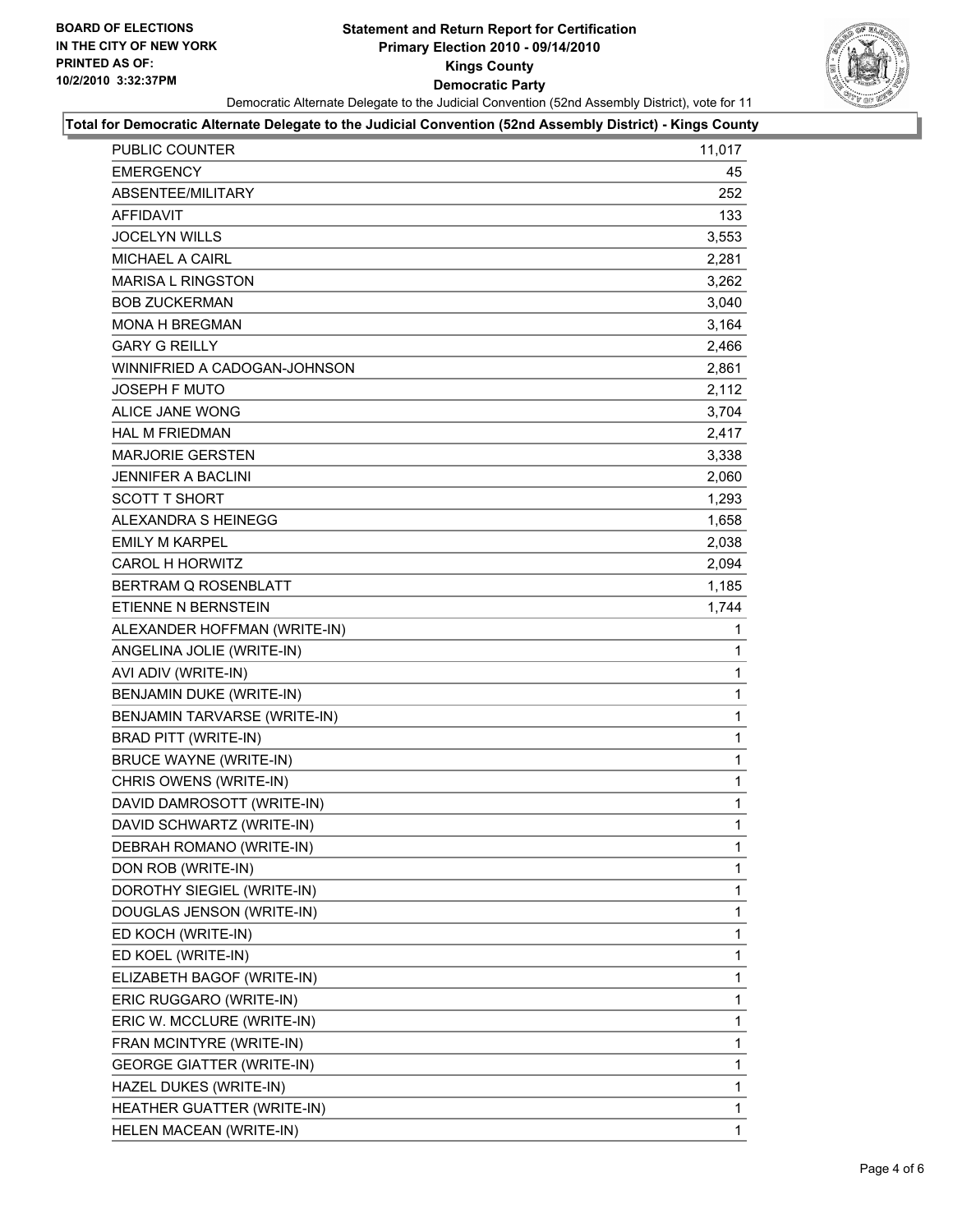#### **Statement and Return Report for Certification Primary Election 2010 - 09/14/2010 Kings County Democratic Party** Democratic Alternate Delegate to the Judicial Convention (52nd Assembly District), vote for 11



#### **Total for Democratic Alternate Delegate to the Judicial Convention (52nd Assembly District) - Kings County**

| HOWARD GRAUBARD (WRITE-IN)     | 1      |
|--------------------------------|--------|
| JEREMY A HOFFMAN (WRITE-IN)    | 1      |
| JESSE R. STRAUSS (WRITE-IN)    | 1      |
| JESSE STAVIS (WRITE-IN)        | 1      |
| JIM SNYOR (WRITE-IN)           | 1      |
| JOHN DELURY (WRITE-IN)         | 1      |
| JOHN VANCE (WRITE-IN)          | 1      |
| KEVIN DONOVAN (WRITE-IN)       | 1      |
| LORI CROSSMAN (WRITE-IN)       | 1      |
| LORRAINE MILLER (WRITE-IN)     | 1      |
| MARIANNE ITAK (WRITE-IN)       | 1      |
| MARIE FIGUERDO (WRITE-IN)      | 1      |
| MARK GREENE (WRITE-IN)         | 1      |
| MEREDITH JONES (WRITE-IN)      | 1      |
| MIC LAWRENCE (WRITE-IN)        | 1      |
| MICHAEL VINCENT (WRITE-IN)     | 1      |
| MOSES GATES (WRITE-IN)         | 1      |
| NATHAN GRAY (WRITE-IN)         | 1      |
| NEYSA PRANGER (WRITE-IN)       | 1      |
| NORMAN TUKMON (WRITE-IN)       | 1      |
| NOT VITO LOPEZ (WRITE-IN)      | 1      |
| PETER ITAK (WRITE-IN)          | 2      |
| PIERRA PUMAY (WRITE-IN)        | 1      |
| REBECCA WASSERMAN (WRITE-IN)   | 1      |
| REBECCA WASSOMAN (WRITE-IN)    | 1      |
| RICHARD HERZFEILD (WRITE-IN)   | 1      |
| RIPLEY WESTMORELAND (WRITE-IN) | 1      |
| ROBERT SUTTON (WRITE-IN)       | 1      |
| ROBERTA SHERMAN (WRITE-IN)     | 2      |
| SAD NATILIE (WRITE-IN)         | 1      |
| SCOTT WYNER (WRITE-IN)         | 1      |
| SHANE PEREZ (WRITE-IN)         | 1      |
| SHLOMO RUTH (WRITE-IN)         | 1      |
| STACEY ROBINSON (WRITE-IN)     | 1      |
| STEVEN BASSIN (WRITE-IN)       | 1      |
| TALLY BLUMBERG (WRITE-IN)      | 1      |
| THOMAS SYNNOTT (WRITE-IN)      | 1      |
| <b>Total Votes</b>             | 44,333 |